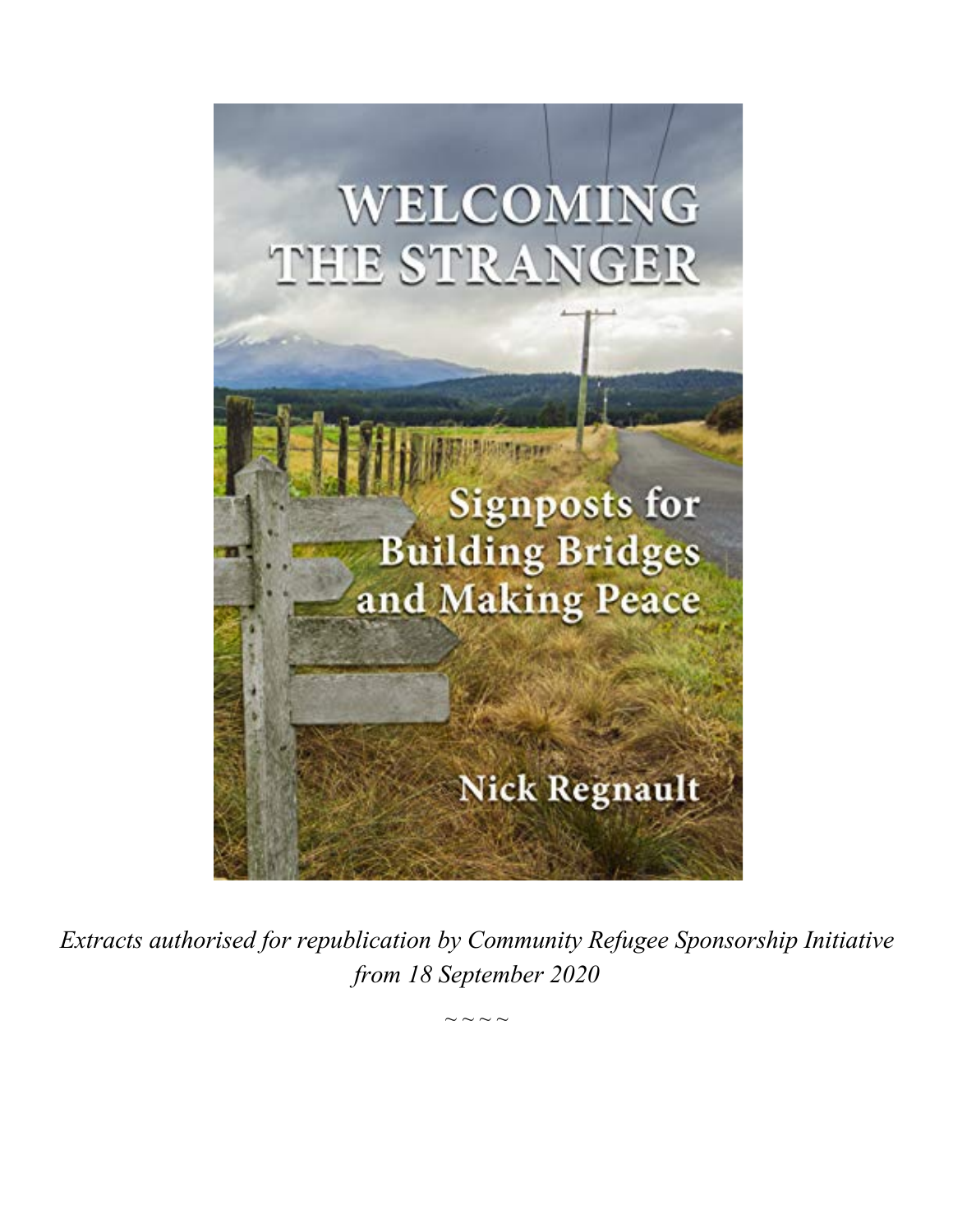# **Welcoming the Stranger**

## *Signposts for Building Bridges and Making Peace* **Nick Regnault**

Copyright © 2019 Nick Regnault

Contact South West Baptist Church https://www.swbc.org.nz/ info@swbc.org.nz PO Box 33048, Barrington, Christchurch 8244

ISBN 9781988572239 – New Zealand Print edition ISBN 9781988572246 – PDF edition ISBN 9781988572253 – Kindle eBook edition ISBN 9781988572000 – ePub eBook edition ISBN 9781711935874 – Amazon print on demand

Philip Garside Publishing Ltd PO Box 17160, Wellington 6147, New Zealand bookspgpl@gmail.com — www.pgpl.co.nz

 $\sim$   $\sim$   $\sim$   $\sim$ 

**Please include this acknowledgement on all pages/publications in which the extracts appear:**

## **From: Welcoming the Stranger:** *Signposts for Building Bridges and Making Peace.* **Copyright © 2019 Nick Regnault**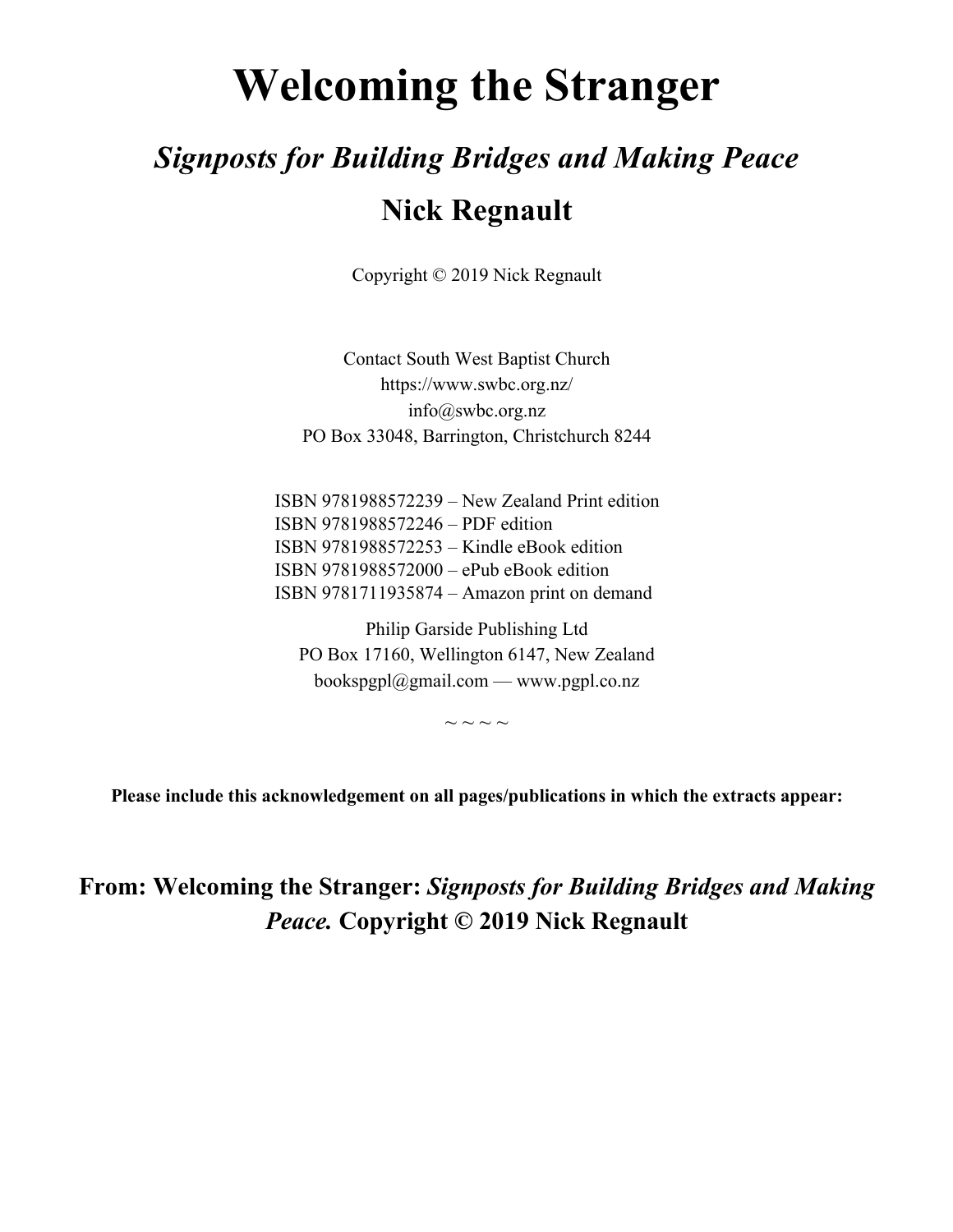#### **Thread 1: Foundational Values**

#### **Signposts**

Identify the values that are important to you. How do they play out in real life? Consider different scenarios and identify behaviours that reflect your values. Identify those behaviours that are not based on your values. Tease out your motivations. Think about your reactions to an uncomfortable situation before it happens.

Examine your motives in friendship. Friendship for its own sake, or for the sake of the other is powerful and lifechanging.

Be consistently, not constantly available, at whatever level of interaction you can sustain. Building friendship takes time. Give yourself and others' time. Value your contribution, however small it seems.

Listen.

Don't underestimate the power of connection, or the importance of being a friend.

Find a connection point, something you have in common that you are naturally drawn to, whether that be a shared love of cooking, or recreation, or being a parent.

Be kind to yourselves and others. Mistakes will be made. An attitude of humility gives and receives forgiveness – to yourself and to others. People are generally forgiving, especially if you approach them with humility and a willingness to learn.

Think hard about how to empower others. Resist the urge to provide a response for the immediate situation without thinking of the bigger picture. Instead, work in ways that build confidence and capability.

Empowering others means to place them at the centre of whatever must be done. Wherever possible explain what needs to be done to the newcomer and get their perspectives on how they would like to be supported.

For example, invite the newcomer to choose their bank, internet provider or doctor. Show them how to do things rather than doing things for them. Throw light on the hidden cultural norms in our society and the way things work here. For example, that we must be proactive in dealing with government departments and that police are not corrupt and can be approached in the street for help. Show them how to find useful information and support them in making their decisions.

Ask yourself: is this something I will happily do repeatedly? If not, think about how to teach them to do it themselves. A common example is transport. Teach newcomers to use the bus rather than take them everywhere in your car. Using your car seems such an obvious and helpful thing to do, but what happens when you are not available? How will they get around?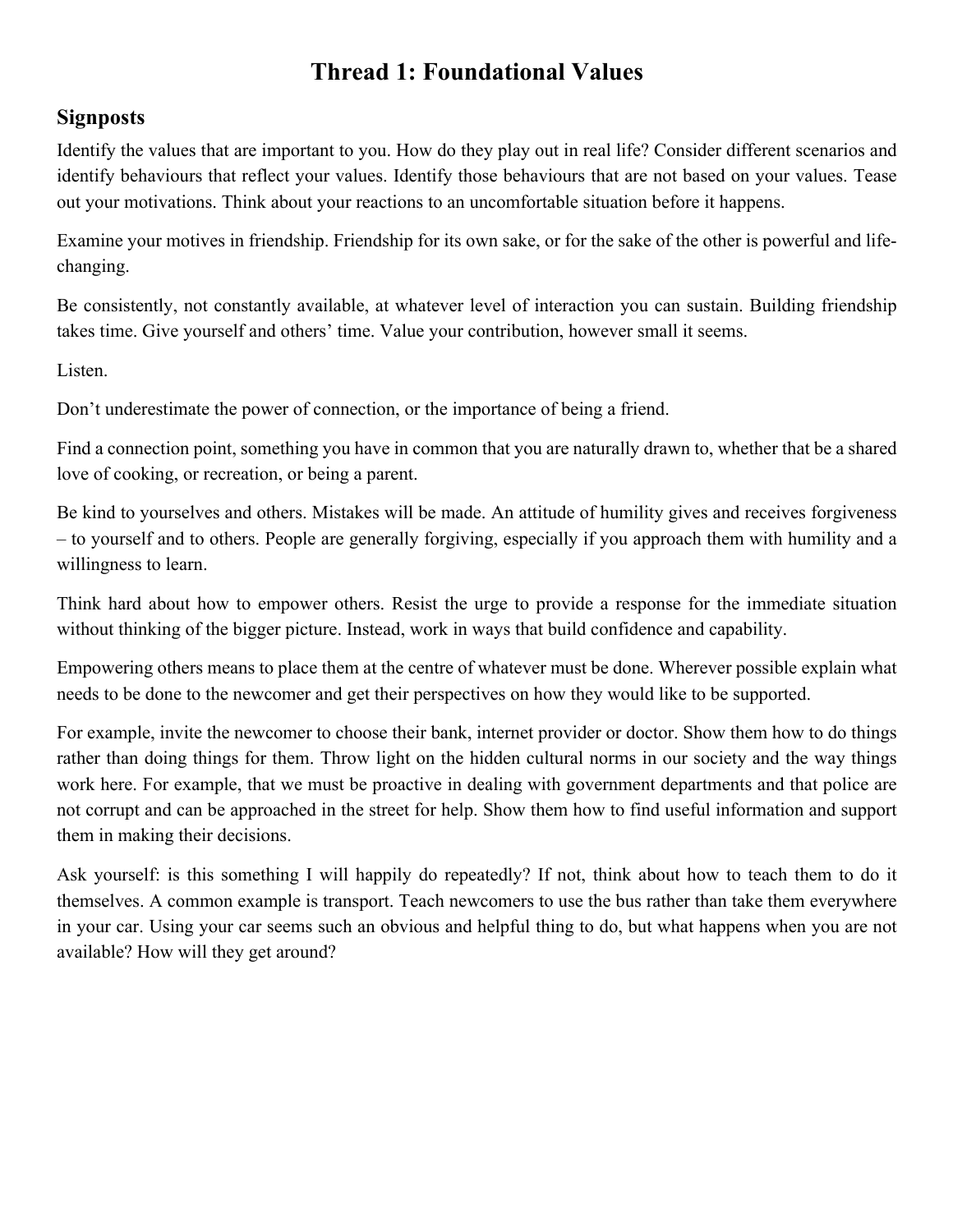## **Thread 2: Extend the Hand of Friendship Together**

#### **Signposts**

Develop collective values and expected behaviours for your team. Here are the values that were developed for our support for former refugees.

- We have identified these values that underpin our place-based Care  $+$  Connect approach:
- Our goal is to support refugees to become fully functioning members of society, in a way that is respectful of their beliefs and culture. We will not force our beliefs or religious views upon them.
- We are partnering with the former refugees and the government to achieve the goal of self-sufficiency. Partners act in good faith toward each other and on an equal footing.
- We will endeavour to provide the former refugees with choice and support them to make their own decisions about life, even when we disagree with their decisions.
- We accept that there will be times and situations where the former refugees do not react in ways that we might expect.
- Part of supporting them to make new lives for themselves is in the language we use. We will refer to them in language that does not betray their history. We will maintain their privacy better than we would our own, only discuss their needs in respect of completing this project, and not otherwise talk about them to third parties unless they are comfortable that we are doing so.
- We will care for each other and set healthy rhythms for ourselves and each other.
- We will endeavour to be open with each other about how things are going, and we will avail ourselves of the networks of care that surround us.

We ask that as a group supporting former refugees to settle you:

- Work with the church and the former refugees to support them to become self-sufficient by mid-2020.
- Accept other faiths and cultures, including being supportive of the right of others to maintain their faith and culture.
- Commit to being a cohesive group with an existing structure in place.
- Offer relevant experience of working with vulnerable people of different cultural and religious backgrounds.
- Are sufficiently diverse as a group to identify with and support strangers to our place.

Creating teams of people of different ages, life stages and skills is helpful. Diversity creates different opportunities for friendship. Having men, women and children willing to be friends, respects cultural sensitivities and creates opportunities for natural friendships to form.

Invite people of similar cultural backgrounds to participate and provide advice.

Having fun times together creates opportunities for friendships to form, with each other and with the newcomers.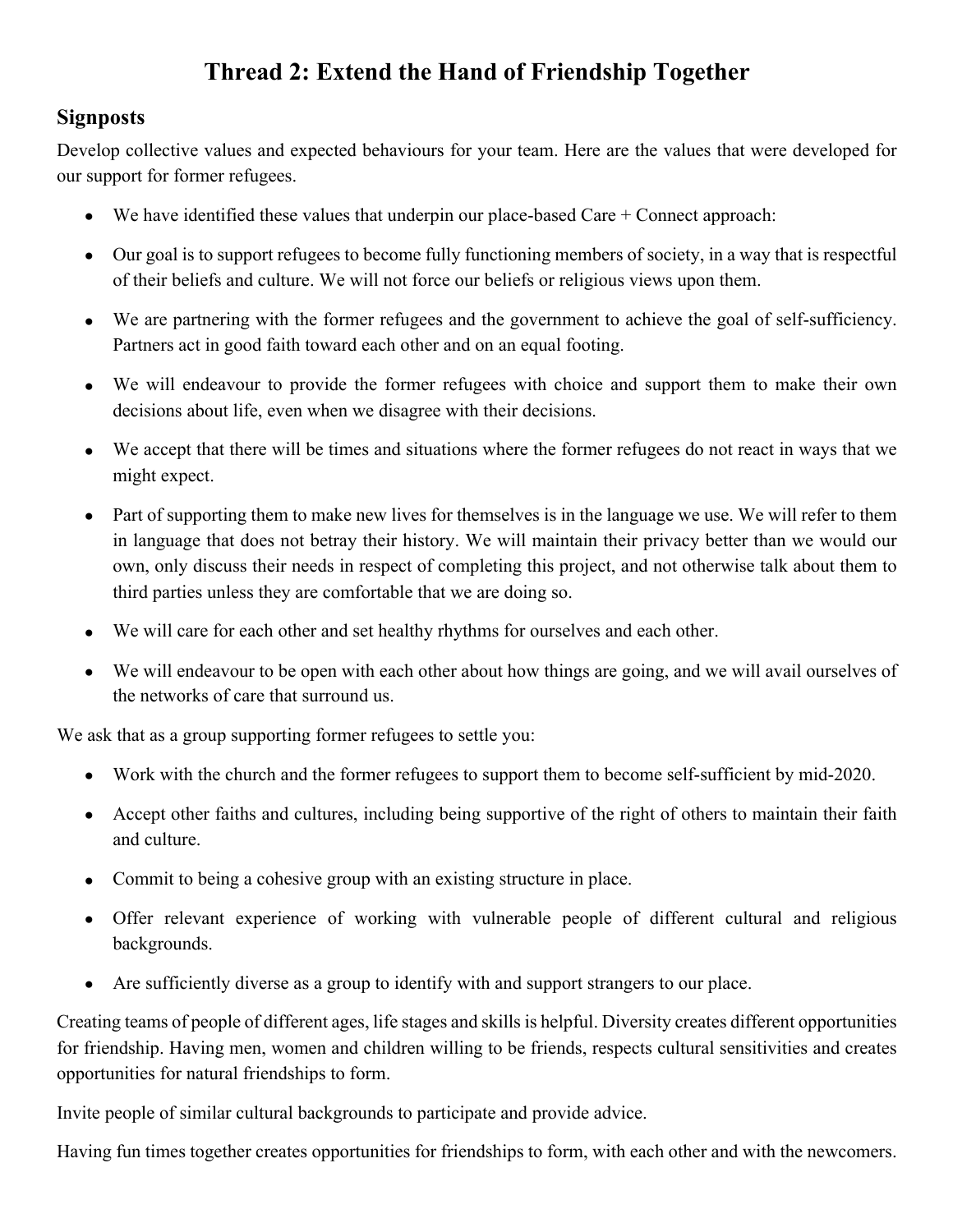Assign roles for people and discuss expectations. Team members need to have a clear understanding of their role and what needs to be communicated with each other. Establishing guidelines and expectations is important for building a sense of shared purpose. Have one or two people in a coordination role to provide structure and purpose, raise issues for group discussion and be a contact person for other agencies. Remember: the wider the support network, the wider the skill base, but also the more time-consuming to coordinate.

Regular face to face communication in the team supports having a common purpose and avoids over-reliance on electronic communications that can go astray. Meetings were supported by WhatsApp which is ideally suited for practical daily communication. Be respectful with shared information and maintain privacy of the newcomers.

Consider nominating a coordinator. Rely on the coordinator for difficult conversations, for example about the financial support that the group can give. Doing this avoids threatening relationships, particularly in the early days, and allows those closest to the newcomers to concentrate on forming friendships.

Think about the collective network of connections that your team has. Identify the opportunities that may exist and who could be invited to assist with supporting a stranger develop a sense of belonging. Recognise that as an established person in New Zealand you have much to offer a newcomer.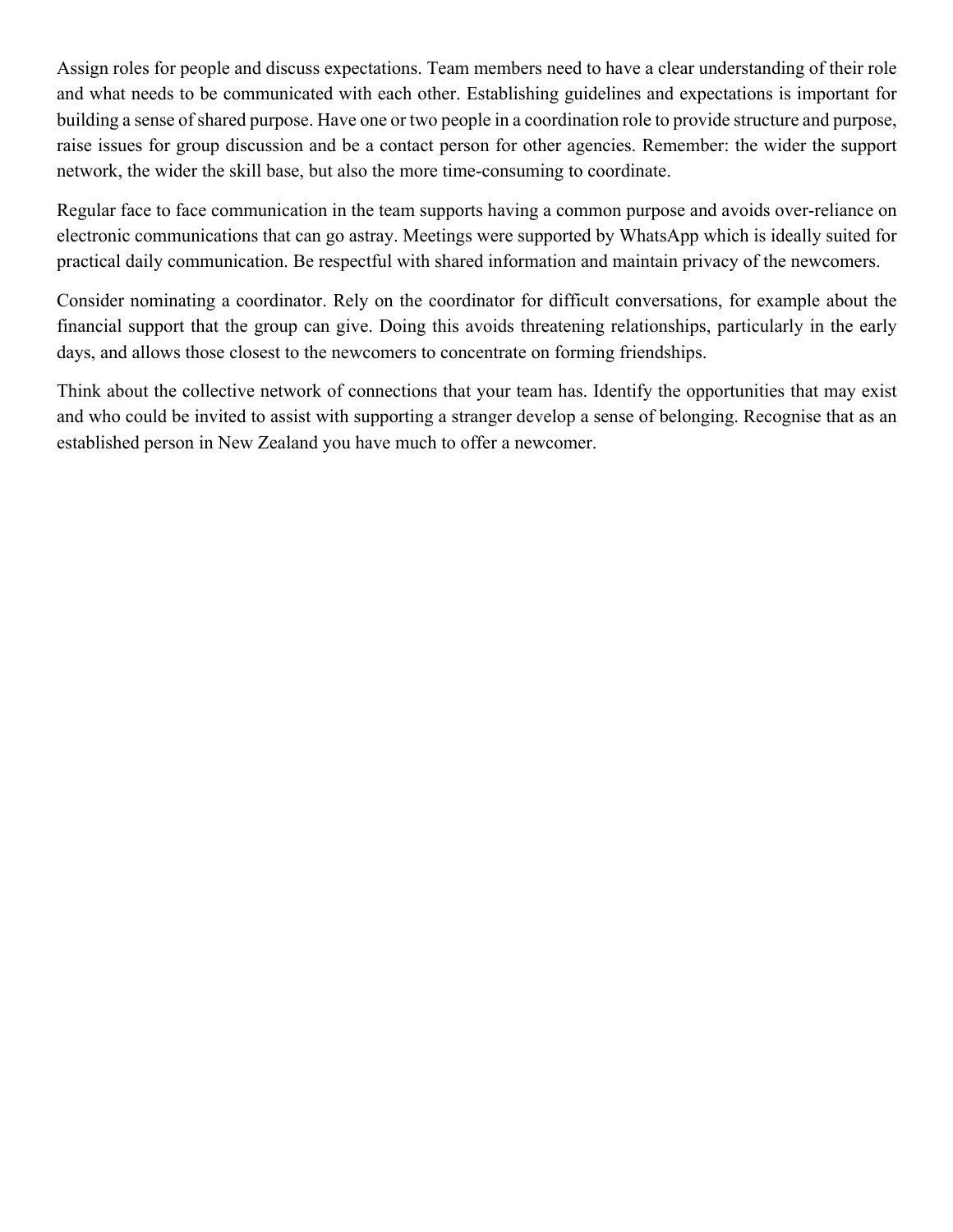## **Thread 3: Think Differently About Place**

#### **Signposts**

Think about your daily life as a place where you can meet and welcome the stranger. With your team map your neighbourhood.

- Where do you all live?
- What are the pathways you take as you move through your regular routines?
- Where do those paths intersect?
- What are the common interaction points? Where are the places that people congregate?
- Can you adjust your daily schedule to linger in those places to build on a connection?

Look for those people of difference in your lives, and act to engage with them. Start with eye contact or a smile of acknowledgement.

Create time in your daily routine for interactions with people.

Consider changing the way you move about. Replace car trips with cycling, walking or catching the bus because cars create barriers to human interaction.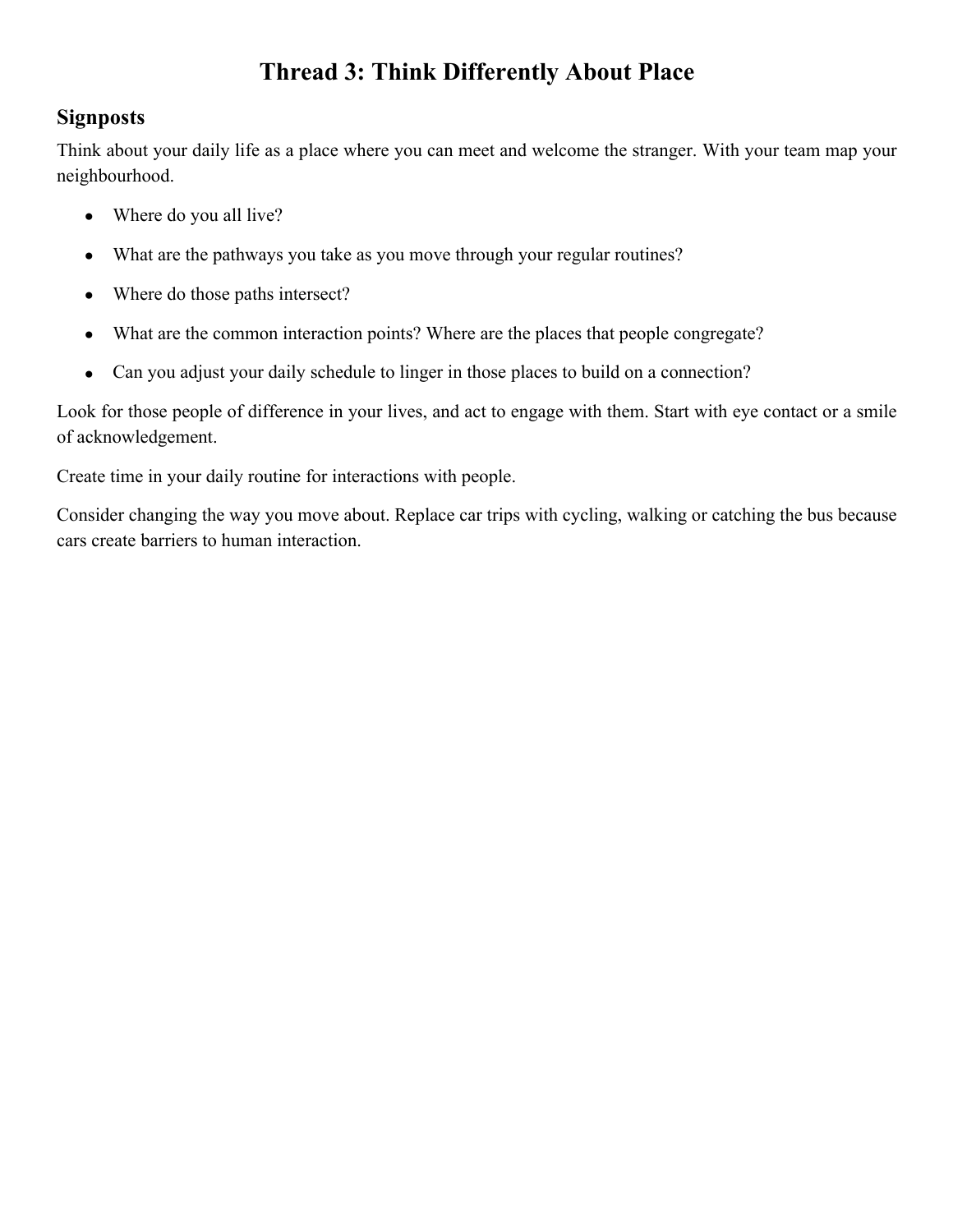## **Thread 4: Knowledge**

#### **Signposts**

Learn about the person's culture. Any effort will go a long way in showing that you care enough to find out about the reality of another person's life. Talk and ask questions, go to a cultural event, read books, search the internet, but know that this is simply a start and that we have much to learn as well as teach.

Engage with others' and take advice. Be ready to invite the stranger to connect with people of similar background and cultural perspective.

Make opportunities to learn, but do not let a lack of knowledge stop you from extending a hand of friendship.

Get advice from former refugees and migrants who can help you understand what it is like to come to New Zealand.

Remember that anything we learn about the culture of the newcomer will not automatically apply to that individual, in the same way that not all kiwis are into rugby, racing and beer.

Invest time into knowing yourself and your team. Make safe spaces for your team to identify and share their unconscious biases, prejudices and fears. Examine your own cultural biases. Be willing to acknowledge that your way is not the only way to do things. Be open minded, humble and willing to learn. Be forgiving of your and others' mistakes.

Find opportunities to do things together. Actions speak louder than words. Doing things together creates opportunities for natural friendship to flourish.